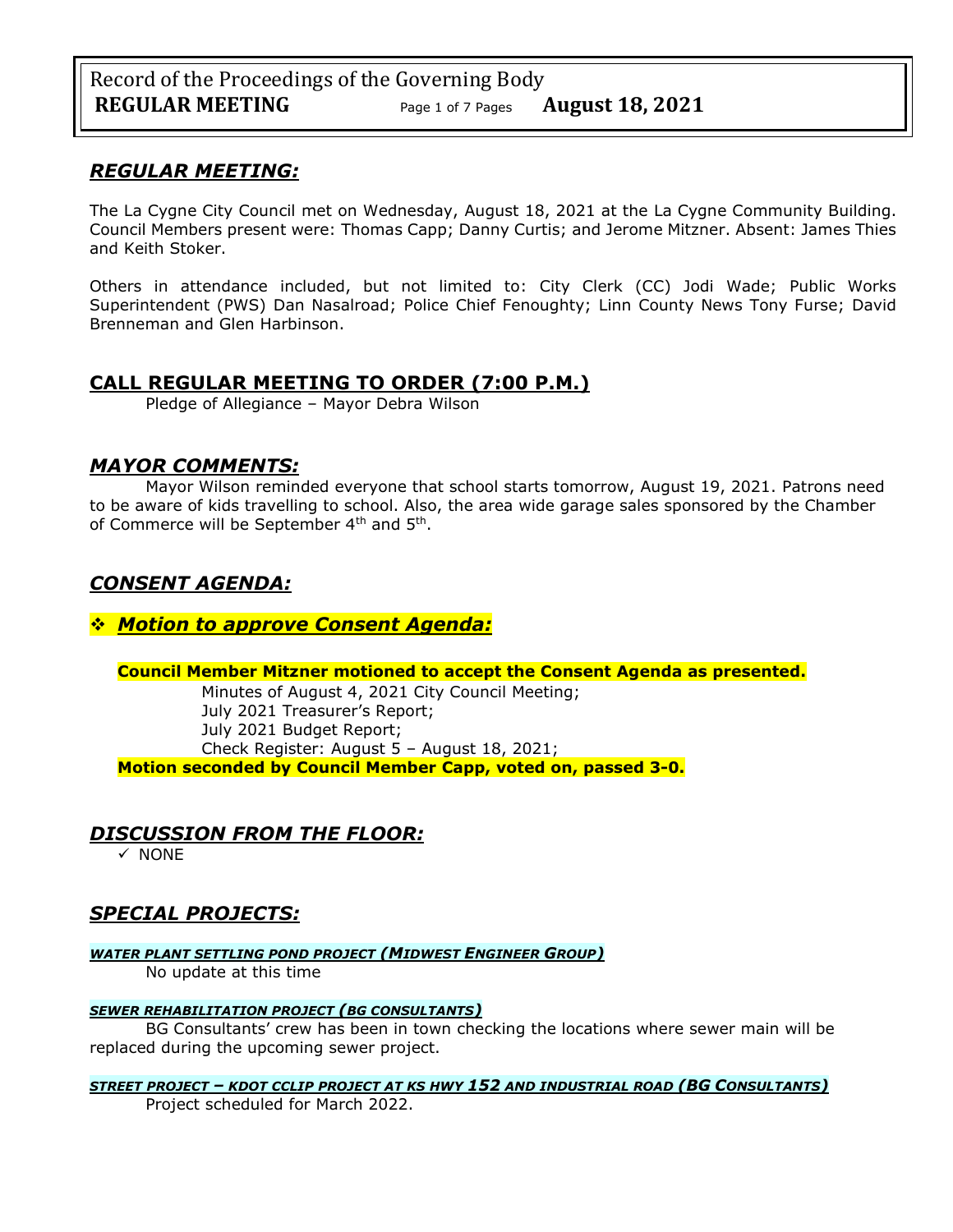# Record of the Proceedings of the Governing Body **REGULAR MEETING** Page <sup>2</sup> of 7 Pages **August 18, 2021**

### *NEW FIRE STATION/PUBLIC SAFETY BUILDING*

CC Wade is reviewing the First Option Bank Trusteed Foundations Application Guidelines. CC Wade is also reviewing guidelines under the Public Building Commission and is researching confirmation if the Public Safety Building could be handled by the Public Building Commission.

### *REPORTS OF CITY OFFICERS:*

#### **CITY ATTORNEY –BURTON HARDING**

• Working on the determination of descent for 602 N, 5<sup>th</sup> Street.

### **CHIEF OF POLICE – TINA FENOUGHTY**

**5 Traffic Stops Conducted**

#### **Citations issued since last meeting**

| <b>Exhibition of Acceleration</b> |   | Tag Expired.  |  |
|-----------------------------------|---|---------------|--|
| Fail to Yield                     |   | Turn Signal   |  |
| Insurance                         |   | TOC.          |  |
| <b>RR Crossing</b>                |   | Speed         |  |
| Vicious Dog/RAL                   | n | Pass on Right |  |
| Drive Violation of Rest.          |   | Endorsement   |  |

#### **Calls for Service / Reports – 08/03/2021 thru 08/16/2021**

| Animal Complaint -        | Traffic Complaints - 3            |
|---------------------------|-----------------------------------|
| Assist Outside Agency - 1 | Vehicle Lockout - 2               |
| Building Check - 1        | Citizen Assist CFS / contact - 15 |
| Fingerprints $-2$         | Juvenile Incident - 1             |
| Check Welfare $-0$        | $911$ Hang up- 1                  |
| Follow $Up - 17$          | Theft - $3$                       |
| Suspicious Activity - 2   | Criminal Threat - 1               |
| Aggravated Assault - $1$  | Stolen Vehicle - 2                |
| Domestic / Battery - 0    | Criminal Damage - 1               |
| Burglary $-1$             | Verbal Disturbance - 1            |
| Trespass $-1$             | Recovered Property - 0            |
| Felony Warrant $-0$       | Misdemeanor Warrant - 0           |
|                           |                                   |

#### **Codes - 3 Letters sent out, 6 Work Orders**

#### **VIN Inspections -** 0 completed

#### **New Business**

School crossing lights have been programmed and are functioning.

Noise Complaint/Concern: Chief Fenoughty had received a noise complaint in the 500 Block area of Grand Avenue. The house in that area is located in the county, but surrounded by City on three (3) sides. The property is connected to City utilities and receives City services. As a property in the county the rules and regulations are different from the City. The Chief will research regulations with the County concerning property which borders the City limits. The City should also consider cleaning up the edge/border of the city limits on a few properties which are bordered by the city limit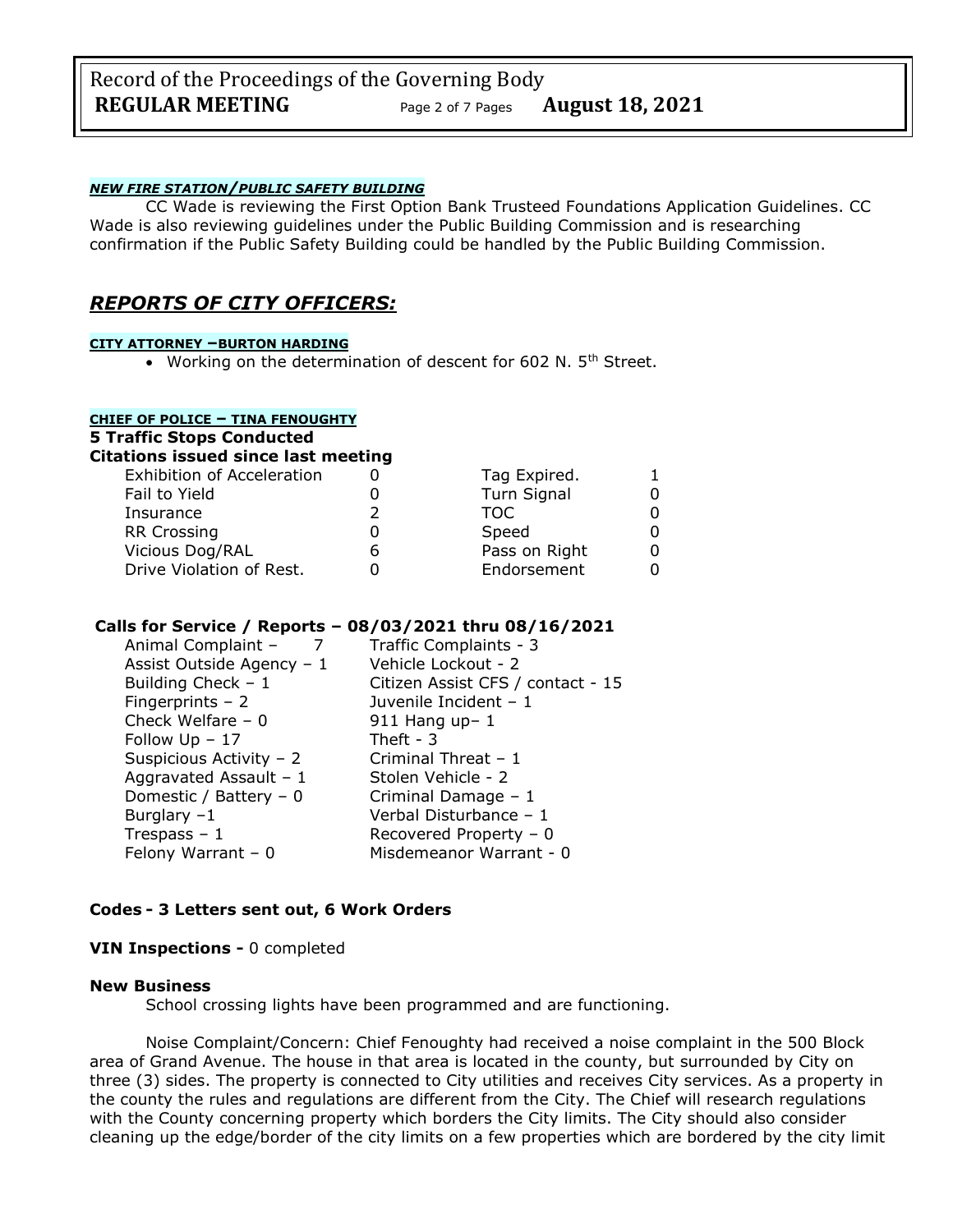# *REPORTS OF CITY OFFICERS CONTINUED:*

**CHIEF OF POLICE – TINA FENOUGHTY**

on at least  $2 - 3$  sides of the property.

Council Member Capp asked how Officer Fox was doing at academy. Chief Fenoughty reported she was doing great and was in the  $7<sup>th</sup>$  week of academy.

Council Member Mitzner asked if the two (2) new part-time officers were ready to go. Chief Fenoughty said they would both be qualified and ready by the end of next week. Chief Fenoughty was waiting on uniform shirts and some equipment to be received for the officers in order for them to start.

#### **CODES ENFORCMENT – ALLISON FOX**

Officer Fox is attending KLETC academy.

#### **PUBLIC WORKS DEPARTMENT – PUBLIC WORKS SUPERINTENDENT (PWS) DAN NASALROAD**

Report from 8/05/2021 to 8/18/2021

- The new service trucks have all been picked up. PWS Nasalroad thanked Council Member Capp for assisting him with getting the vehicles down to La Cygne.
- The PWS crew has been working on getting the mowing all completed and doing locates for the upcoming sewer project.

# *EXECUTIVE SESSION:*

### ❖ *Motion*

**Council Member Capp motioned to go in to executive session for 10-minutes for consultation with an attorney for the city which would be deemed privileged in an attorney-client relationship and will return to the Council table at 7:20pm. Motion seconded by Council Member Mitzner voted on, passed 3-0. 7:10pm** 

Others in attendance included, but not limited to: PWS Nasalroad, City Attorney Harding and CC Wade

# *OPEN SESSION RESUMED AT 7:20pm:*

# *EXECUTIVE SESSION:*

### ❖ *Motion*

**Council Member Mitzner motioned to go in to executive session for 10-minutes for consultation with an attorney for the city which would be deemed privileged in an attorney-client relationship and will return to the Council table at 7:33pm. Motion seconded by Council Member Capp voted on, passed 3-0. 7:23pm** 

Others in attendance included, but not limited to: PWS Nasalroad, City Attorney Harding and CC Wade

# *OPEN SESSION RESUMED AT 7:33pm:*

# *REPORTS OF CITY OFFICERS CONTINUED:*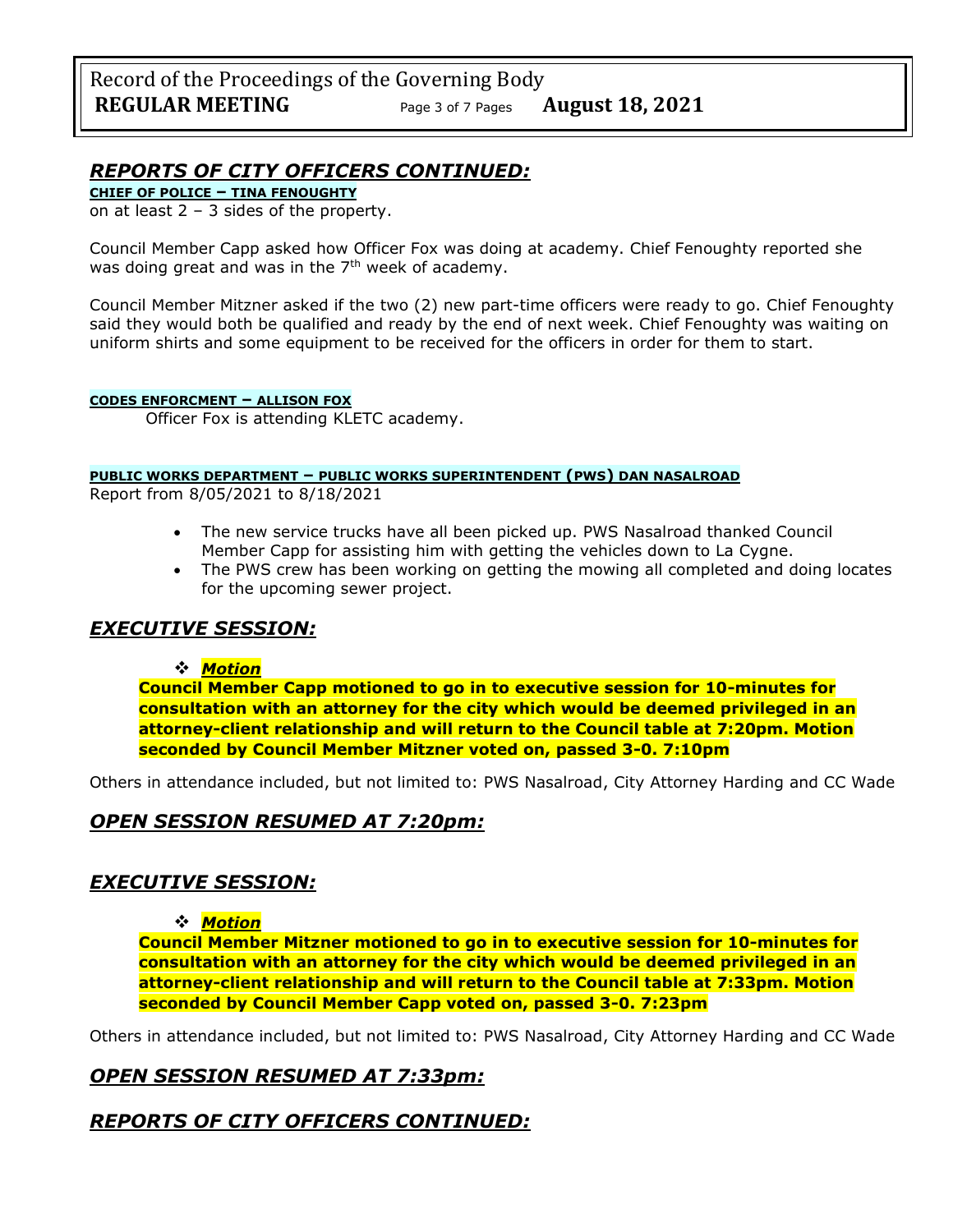#### **PUBLIC WORKS DEPARTMENT – PUBLIC WORKS SUPERINTENDENT (PWS) DAN NASALROAD**

### *EXECUTIVE SESSION:*

#### ❖ *Motion*

**Council Member Capp motioned to go in to executive session for 5-minutes for the discussion and review of data relating to trade secrets and will return to the Council table at 7:39pm. Motion seconded by Council Member Mitzner voted on, passed 3-0. 7:34pm** 

Others in attendance included, but not limited to: PWS Nasalroad, City Attorney Harding and CC Wade

# *OPEN SESSION RESUMED AT 7:39pm:*

#### **FIRE DEPARTMENT – FIRE CHIEF DAN NASALROAD**

- Truck inspections have been conducted. Few minor repairs.
- Reminded everyone to be aware of kids walking and riding bikes to school. Pay attention to crosswalks and school zones.

### *REPORTS OF CITY OFFICERS CONTINUED:*

#### **CITY CLERK – JODI WADE**

Report from 8/5/2021 – 8/18/2021

- Completed hiring packets for two (2) part-time police officers;
- Participated in gWorks council reporting virtual training;
- Attended Planning & Zoning meeting;
- Attended the Chamber of Commerce meeting;
- Attended MRWAD virtual meeting;
- Reviewed First Option Bank Trustee Foundation grant application;
- Researched plat records for 2<sup>nd</sup> Street and Railroad;
- Prepared draft job descriptions for part-time and permanent part-time employee;
- Prepared budget costs for all employees;
- Completed two (2) building permits;
- Reviewed City Code book regarding assessment of costs to collect debts owed to the City;
- Prepared documents for Planning & Zoning public hearing for rezoning;
- Attended meeting of the Planning Commission Chairman, Mayor and IBTS representatives;

Overtime Hours for City Hall for the last pay period: 2.5 hours Jodi.

### *COUNCIL COMMITTEE REPORTS:*

### *WATER & GAS -*

• None

#### *STREET -*

• Council Member Capp and Council Member Mitzner, stormwater committee, will review and create a draft RFP for stormwater surveying.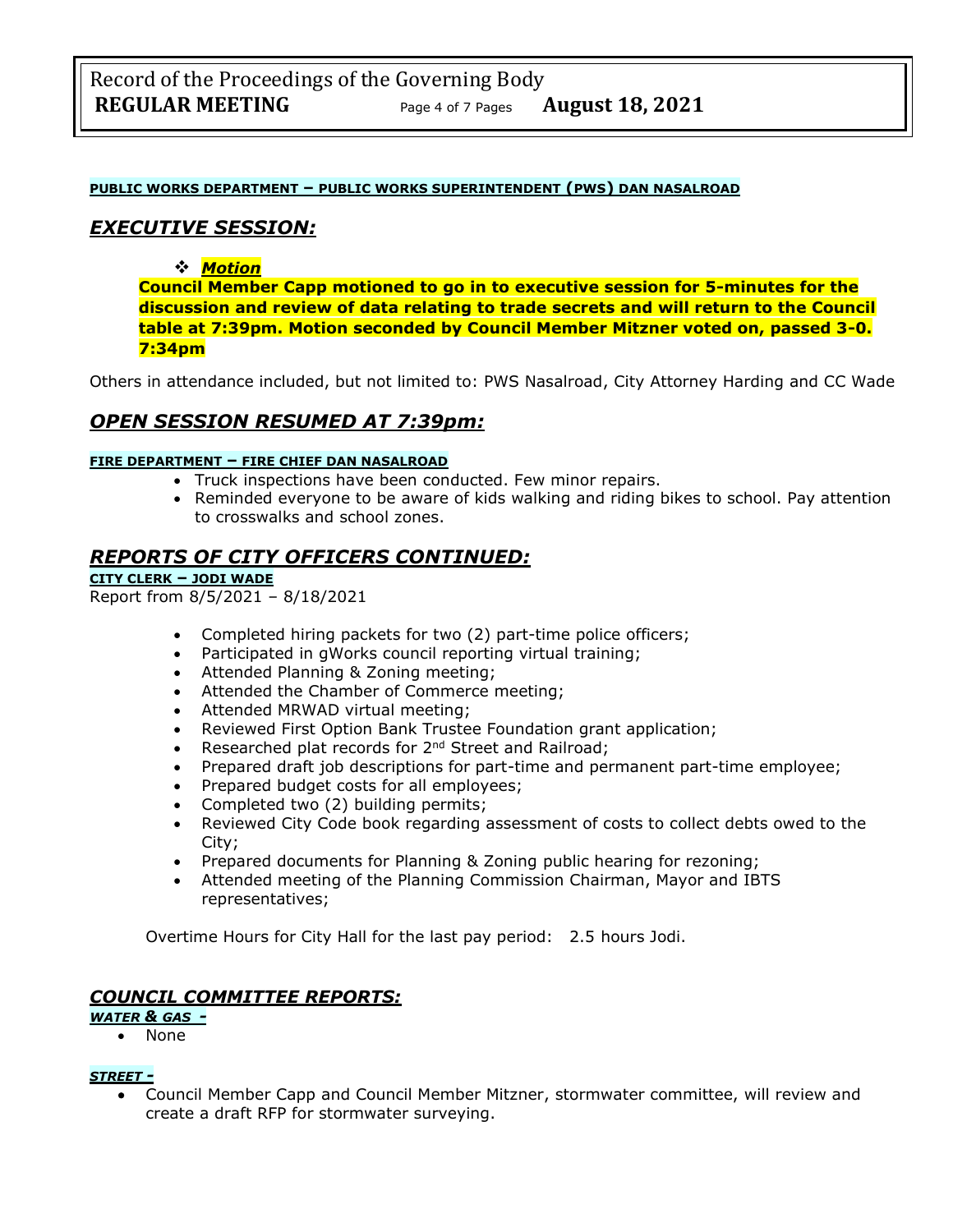### *COUNCIL COMMITTEE REPORTS:*

#### *SEWER-*

• None

#### *PARK-*

• None

#### *CEMETERY –*

- A draft of Chapter XI. Public property, Article 1. Cemetery regulations were distributed to the Council for a final review. Doris McElreath, cemetery board member, stated the members reviewed the article draft and did not have any further comments or revisions to add. They were satisfied with what they reviewed. Council members will review the draft at another meeting.
- PWS Nasalroad has a bid from Carl's Tree Service to remove a couple of trees in the cemetery for \$1,800.

#### *PUBLIC SAFETY –NONE*

#### *COMMUNITY BUILDING-NONE*

#### *EMPLOYEE RELATIONS & TRAINING –*

• A copy of the draft Governing Handbook has been given to all council members. Mayor Wilson asked the Council to read the handbook and be prepared to discuss and make final recommendations. The Council chose to set up a workshop for Tuesday, August 24 at 6:00pm to review the handbook.

#### ❖ *Motion*

**Council Member Capp motioned for a Council Workshop on Tuesday, August 24 at 6:00pm to review the draft of the Governing Handbook. Motion seconded by Council Member Curtis voted on, passed 3-0.**

### *SPECIAL COMMITTEE REPORTS:*

*EMERGENCY MANAGEMENT -NONE*

*SWANFEST COMMITTEE –NONE*

#### *PLANNING & ZONING COMMISSION (PZC) -*

Unapproved minutes from the August 12, 2021 meeting were reviewed.

*LA CYGNE COMMUNITY PARK BOARD –NONE*

### *UNFINISHED BUSINESS:*

• None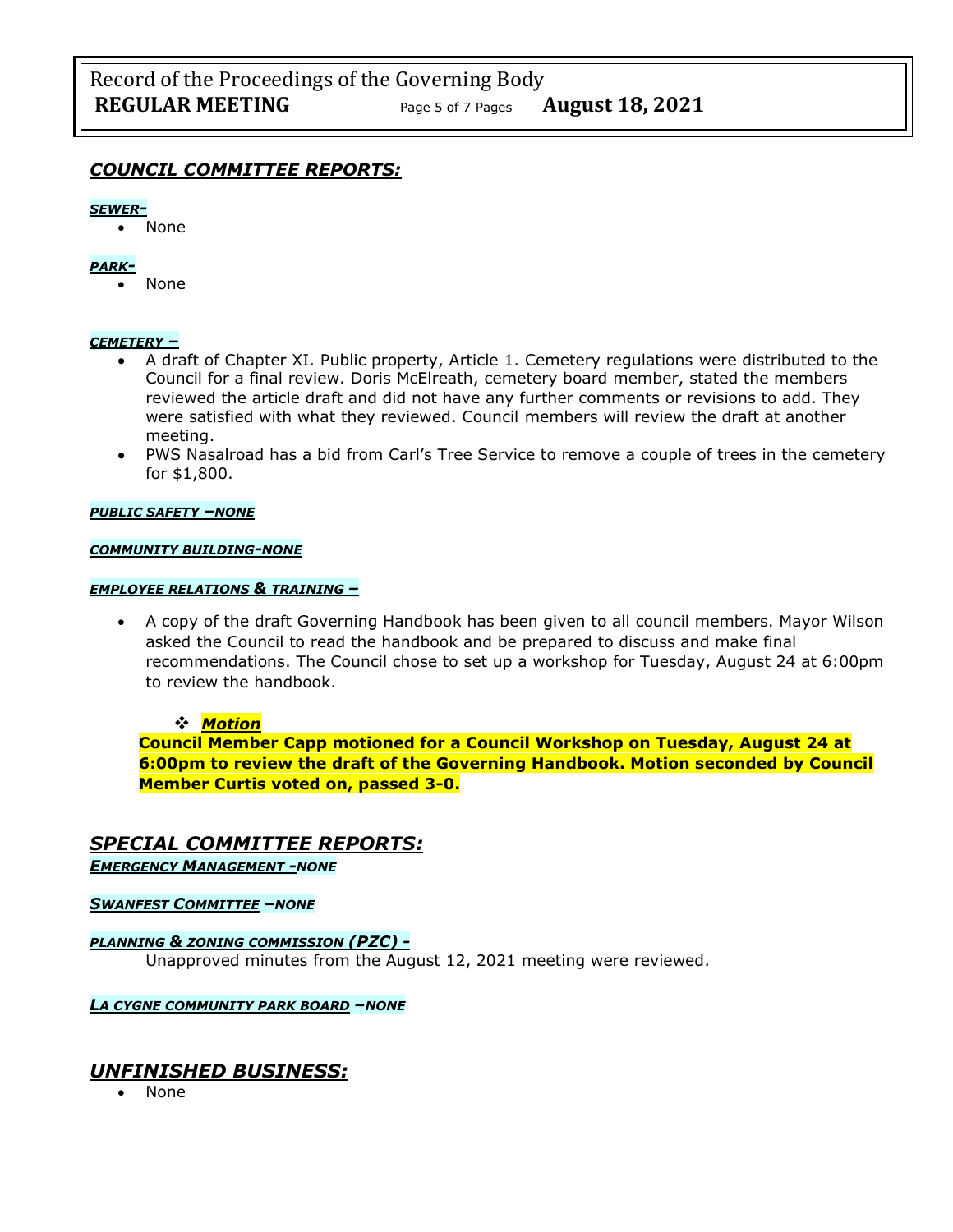### *NEW BUSINESS:*

#### **ORDINANCE NO. \_\_\_TO AMEND THE ZONING REGULATIONS OF THE CITY OF LA CYGNE, KS (REMOVED FROM THE AGENDA)**

Ordinance No. \_\_\_\_\_ to amend the zoning regulations of the city of La Cygne, KS by considering the rezoning request of 602 Market St, La Cygne, KS from C-1 (Restricted Commercial District) to C-2 (General Commercial District). (White pages 18)

#### **MEETING BETWEEN IBTS, MAYOR WILSON, BOB BURNETT (PLANNING & ZONING CHAIRMAN) AND CC WADE**

CC Wade reviewed the conversation the Planning Commission (P&Z) had regarding the start of the project to revise the Comprehensive Plan and Zoning Regulations. IBTS can start immediately. CC Wade informed the P&Z of the schedule of the capital improvement projects for the city. The expected time frame for the revision project is 8 months. The P&Z felt this fall and winter would be a good time to get with community members in smaller groups and then have a larger town hall meeting in January/February. The Council asked CC Wade to request a contract agreement to be prepared to start services with IBTS.

# *RECESS:*

### ❖ *Motion*

**Council Member Mitzner motioned to take a 2-minute recess and to return to the Council table at 8:04pm. Motion seconded by Council Member Capp voted on, passed 3-0. 8:02pm**

# *EXECUTIVE SESSION:*

### ❖ *Motion*

**Council Member Curtis motioned to go in to executive session for 15-minutes for nonelected personnel matter for an individual employee's performance and will return to the Council table at 8:21pm. Motion seconded by Council Member Capp voted on, passed 3-0. 8:06pm** 

Others in attendance included, but not limited to: CC Wade

# *OPEN SESSION RESUMED AT 8:21pm:*

### *OTHER BUSINESS:*

**LETTER OF INTEREST FROM JENN VOGT FOR THE VACANT SEAT ON THE LA CYGNE COMMUNITY PARK BOARD**

Mayor Wilson shared the letter of interest of Jenn Vogt. The city has posted the vacancy for the past 2 months and only received one letter of interest. Mayor Wilson recommended to appoint Jen Vogt to the vacant seat on the La Cygne Community Park Board.

### ❖ *Motion*

**Council Member Mitzner motioned to approve the recommendation from Mayor Wilson to appoint Jenn Vogt to the La Cygne Community Park Board. Motion seconded by Council Member Capp voted on, passed 3-0.**